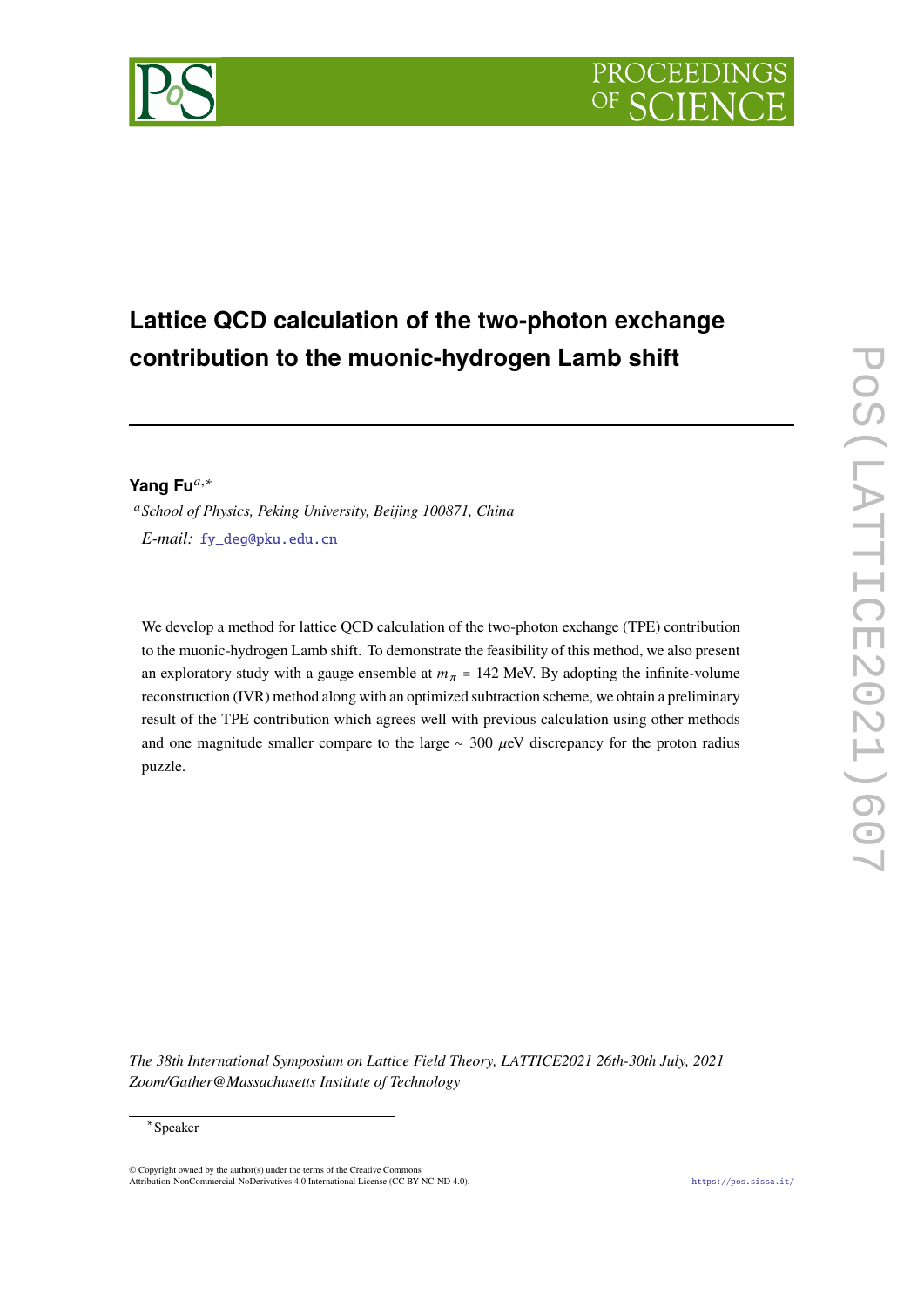## **1. Introduction**

The measurement of muonic-hydrogen spectroscopy [\[1,](#page-8-0) [2\]](#page-8-1) not only provides the most precise determination of the proton charge radius, but also raises the unexpected proton radius puzzle. This puzzle triggers a great deal of efforts to improve the theoretical corrections to both spectroscopy and scattering. Among them, the two-photon exchange (TPE) correction, see Fig. [1,](#page-1-0) is of special interest. It involves a wealth of information about the proton structure and introduces the largest theoretical uncertainty to both the Lamb shift and hyperfine splitting in muonic-hydrogen [\[3\]](#page-8-2). The TPE correction also plays an important role in the electron-proton scattering since it could be responsible for the drastic difference in the ratio of the proton electric to magnetic form factors obtained using the Rosenbluth separation [\[4\]](#page-8-3) and the polarization transfer methods [\[5\]](#page-8-4).



Figure 1: The diagram for two-photon exchange correction.

<span id="page-1-0"></span>Several approaches have been applied in previous work, including dispersion relations (DR)  $[6–10]$  $[6–10]$ , baryon  $\chi$ PT (B $\chi$ PT) [\[11,](#page-9-1) [12\]](#page-9-2), heavy baryon  $\chi$ PT (HB $\chi$ PT) [\[13–](#page-9-3)[15\]](#page-9-4), non-relativistic QED (NRQED) [\[16\]](#page-9-5) and operator product expansion (OPE) [\[17\]](#page-9-6). For these methods, the TPE correction is usually divided into Born and non-Born pieces, where as in the DR approach, the Born part can be well-constrained by the experiment data, but the non-Born part contains a component, commonly referred as "subtraction function", which is poorly constrained and relies on model, thus leading to a large systematic uncertainty. Other theoretical approaches are usually devoted to improve the determination of the non-Born contribution, in particular the contribution of subtraction function. It has also been recently proposed that the subtraction function can be further constrained by the dilepton electroproduction [\[18\]](#page-9-7).

The total  $2S - 2P$  Lamb shift in muonic hydrogen is given by [\[3\]](#page-8-2) (units in meV and fm)

<span id="page-1-1"></span>
$$
\Delta E_{LS}^{\text{theory}} = 206.0336(15) - 5.2275(10)\langle r_p^2 \rangle + \Delta E_{\text{TPE}},\tag{1}
$$

with their choice of TPE contribution  $\Delta E_{\text{TPE}} = 0.0332(20)$  meV [\[8,](#page-9-8) [14\]](#page-9-9) and experiment result  $\Delta E_{LS}^{\text{exp}}$  = 202.3706(23) meV [\[2\]](#page-8-1). One find that the uncertainty of the TPE is at the same level as the present experimental precision, thus any further improvement on proton charge radius extraction from  $\mu$ H Lamb shift will unavoidably require an improved TPE determination, of which the precise lattice QCD calculation is undoubtedly important.

Several lattice QCD approaches have been recently proposed, including using the Feynman-Hellmann theorem to calculate the structure function [\[19\]](#page-9-10) and using an unconventional choice of the subtraction point to calculate the non-Born contribution of the TPE [\[20\]](#page-9-11). In this work, we develop a method to directly calculate the TPE correction to the  $\mu$ H Lamb shift on the lattice. We also perform an exploratory study with a gauge ensemble at the physical pion mass. The preliminary result is consistent with previous data-driven analysis.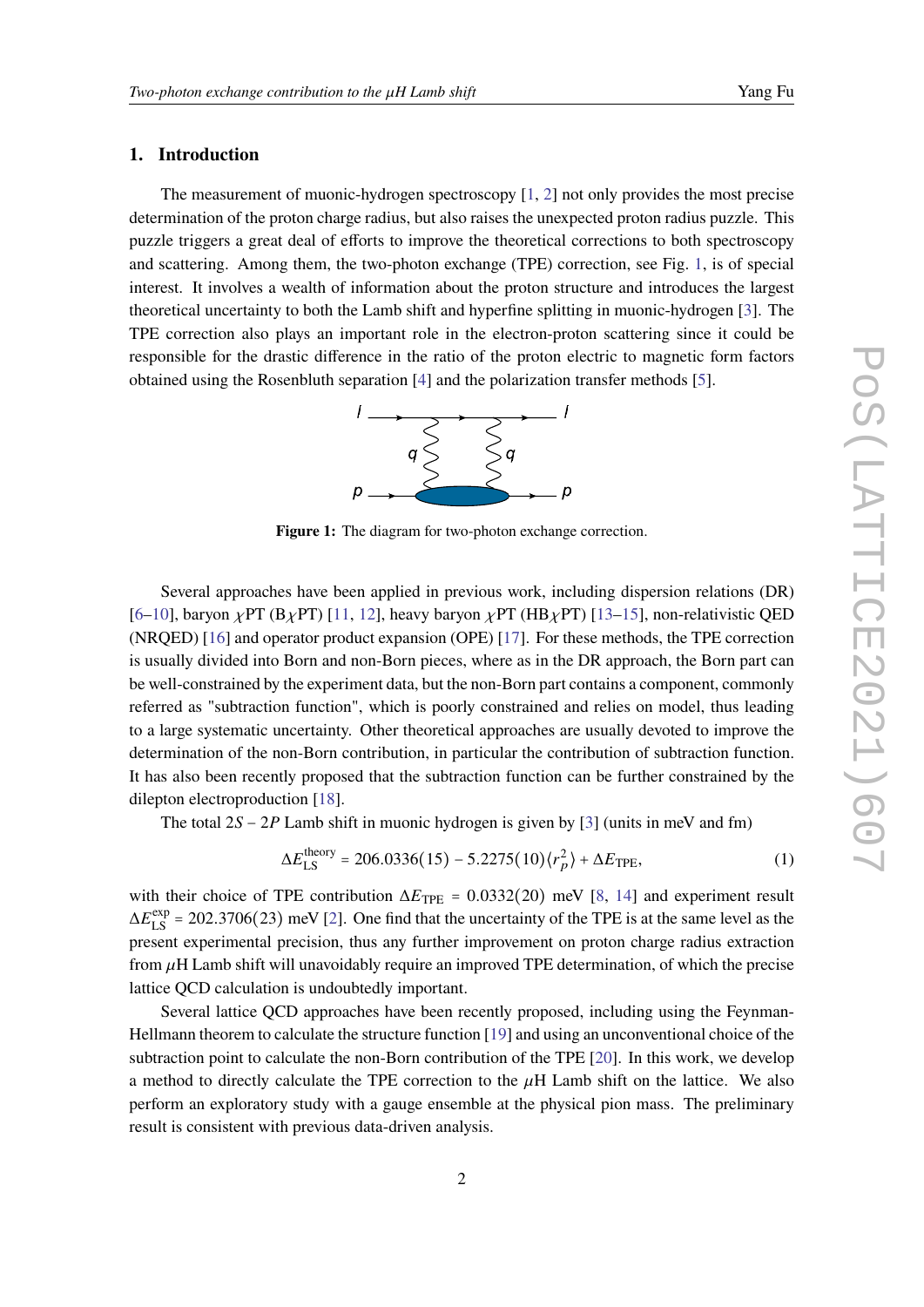#### **2. Two-photon exchange contribution**

We start with the spin-averaged forward doubly-virtual Compton scattering (VVCS) tensor in Euclidean space. With  $H_{\mu\nu}(x) = \langle p| \mathcal{T} [j_{\mu}(x) j_{\nu}(0)]|p\rangle$ , we have

$$
T_{\mu\nu}(P,Q) = \frac{1}{8\pi M} \int d^4x e^{iQ \cdot x} H_{\mu\nu}(x)
$$
  
=  $\left( -\delta_{\mu\nu} + \frac{Q_{\mu}Q_{\nu}}{Q^2} \right) T_1(\nu, Q^2) - \left( P_{\mu} - \frac{P \cdot Q}{Q^2} Q_{\mu} \right) \left( P_{\nu} - \frac{P \cdot Q}{Q^2} Q_{\nu} \right) \frac{T_2(\nu, Q^2)}{M^2},$  (2)

where  $v = P \cdot Q/M$  with P and Q the Euclidean proton and photon four-momenta, and M is the proton mass.

For the TPE contribution, the Euclidean momenta are chosen as  $P = (iM, \vec{0})$  and  $Q = (Q_0, \vec{Q})$ . The relative energy shift to the the  $nS$ -state is then given by [\[6\]](#page-8-5)

$$
\Delta E = \frac{8m\alpha^2}{\pi} |\phi_n(0)|^2 \int d^4 Q \frac{(Q^2 + 2Q_0^2)T_1(iQ_0, Q^2) - (Q^2 - Q_0^2)T_2(iQ_0, Q^2)}{Q^4(Q^4 + 4m^2Q_0^2)}.
$$
 (3)

where *m* is the lepton mass,  $|\phi_n^2(0)| = m_r^3 \alpha^3/(\pi n^3)$  is the square of the *nS*-state wave function at the origin with  $m_r = mM/(M + m)$  the reduced mass. Note that the nP-state wave function vanishes at the origin, hence it won't receive any corrections from TPE at this order. Eq.[\(3\)](#page-2-0) essentially contains an infrared singularity which is due to the terms already accounted for at the lower order [\[8\]](#page-9-8): one is the point-like proton contribution, which means the proton-photon vertex function  $\Gamma_{\mu} = \gamma_{\mu}$ , hence

<span id="page-2-2"></span><span id="page-2-1"></span><span id="page-2-0"></span>
$$
T_1^{\text{(pt)}} = \frac{M}{\pi} \frac{v^2}{Q^4 - 4M^2 v^2}, \quad T_2^{\text{(pt)}} = \frac{M}{\pi} \frac{Q^2}{Q^4 - 4M^2 v^2},\tag{4}
$$

another one is the charge radius term from third Zemach moment contribution

<span id="page-2-4"></span>
$$
\Delta E^{(Z)} = -\alpha^2 |\phi_n(0)|^2 \int \frac{\mathrm{d}Q^2}{Q^2} \frac{16mM}{(M+m)Q} G'_E(0),\tag{5}
$$

with  $G_E(Q^2)$  the proton electric form factor and its derivative can be related to proton charge radius via  $\langle r_p^2 \rangle = -6G_E'(0)$ . These terms should be subtracted in order to both keep the TPE contribution IR finite and avoid double-counting.

#### **3. Lattice QCD methodology**

On the lattice, we prefer to rewrite Eq.[\(3\)](#page-2-0) in terms of  $T_{00}$  and  $\sum_i T_{ii}$ 

<span id="page-2-3"></span>
$$
\Delta E = -16m\alpha^2 |\phi_n(0)|^2 \int \frac{\mathrm{d}Q^2}{Q^2} \int_{-\frac{\pi}{2}}^{\frac{\pi}{2}} \mathrm{d}\theta \left( g_1 T_{00} + g_2 \sum_i T_{ii} \right), \tag{6}
$$

with

$$
g_1 = \frac{1 - \sin^4 \theta}{Q^2 + 4m^2 \sin^2 \theta}, \quad g_2 = \frac{\sin^2 \theta (1 - \sin^2 \theta)}{Q^2 + 4m^2 \sin^2 \theta},
$$
(7)

and the angle  $\theta$  defined as

<span id="page-2-5"></span>
$$
Q_0 = Q \sin \theta, \quad |\vec{Q}| = Q \cos \theta. \tag{8}
$$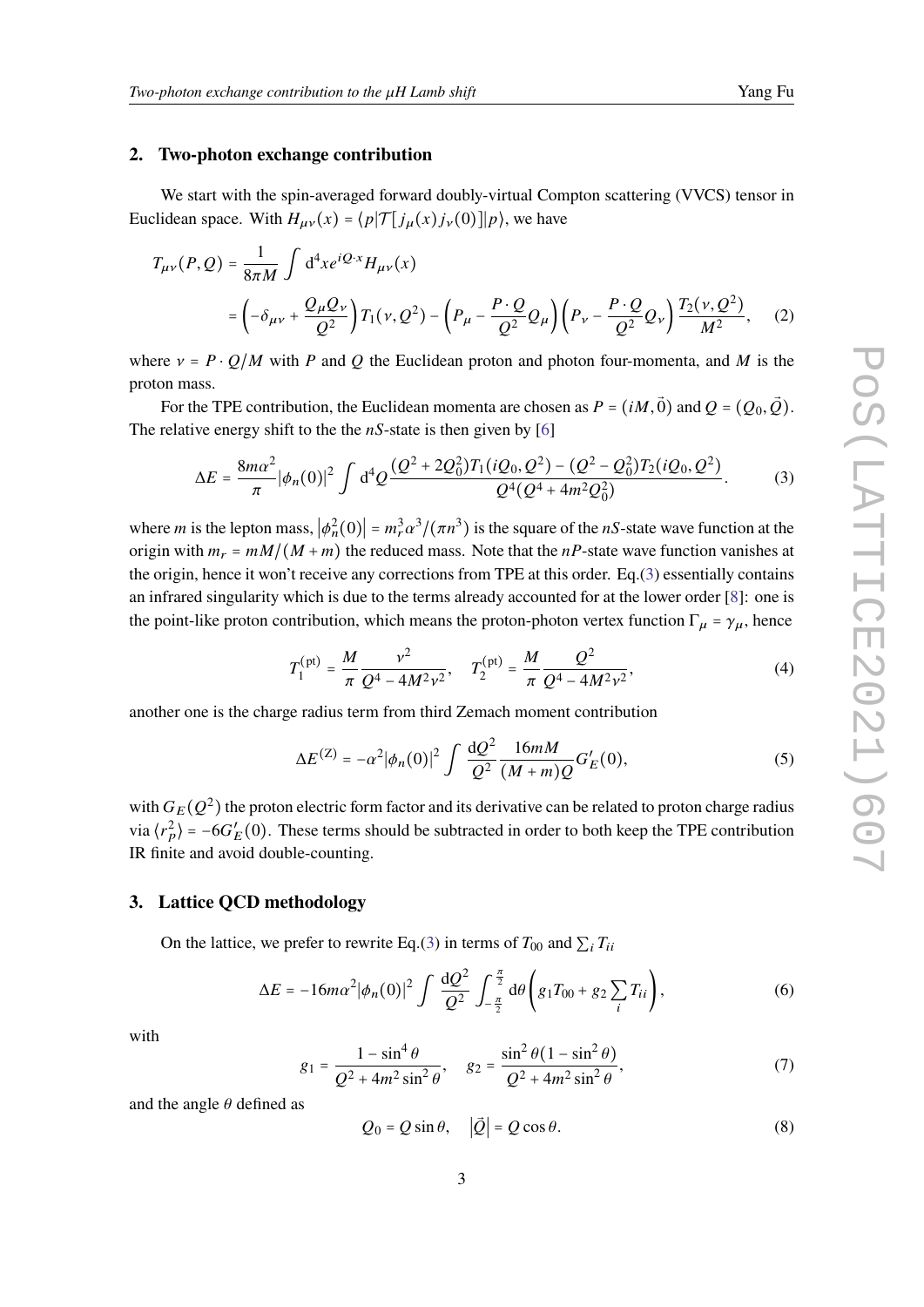The point-like proton contribution from Eq.[\(4\)](#page-2-1) can also be represented in terms of  $T_{00}$  and  $\sum_i T_{ii}$ 

<span id="page-3-0"></span>
$$
T_{00}^{(\text{pt})} = \frac{M}{\pi} \frac{Q^2 - Q_0^2}{Q^4 + 4M^2 Q_0^2}, \quad \sum_i T_{ii}^{(\text{pt})} = \frac{M}{\pi} \frac{3Q_0^2}{Q^4 + 4M^2 Q_0^2}.
$$
 (9)

Combining Eq. $(2)$  and  $(6)$ , we obtain

$$
\Delta E = \frac{2m\alpha^2}{\pi M} |\phi_n(0)|^2 \sum_{i=1,2} \int d^4x \, \omega_i(\vec{x}, t) H_i(\vec{x}, t), \tag{10}
$$

here the hadronic functions are defined as  $H_1(\vec{x}, t) = H_{00}(\vec{x}, t)$  and  $H_2(\vec{x}, t) = \sum_i H_{ii}(\vec{x}, t)$ , with weight functions given by

$$
\omega_i(\vec{x},t) = -\int \frac{\mathrm{d}Q^2}{Q^2} \int_{-\frac{\pi}{2}}^{\frac{\pi}{2}} \mathrm{d}\theta f(Q;x)g_i, \quad f(Q;x) = \cos(Q_0 t) j_0(|\vec{Q}||\vec{x}|), \tag{11}
$$

where an average over the spatial directions is taken and  $j_n(x)$  are the spherical Bessel functions. One immediately find these weight functions are IR divergent since we have not performed the subtraction.

The IR divergence occurs only in the elastic contribution, then both of the two terms given by Eq.[\(5\)](#page-2-4) and [\(9\)](#page-3-0) can be reproduced by the ground-state contribution on the lattice. Choosing a sufficiently large time  $t_s$  for the ground-state saturation, we obtain that

$$
\tilde{H}_{i}(\vec{Q},t_{s}) = \int d^{3}\vec{x} \; j_{0}(|\vec{Q}||\vec{x}|)H_{i}(\vec{x},t_{s})
$$
\n
$$
= \frac{M}{E_{Q}} e^{-(E_{Q}-M)t_{s}} \times \begin{cases}\n(E_{Q}+M)G_{E}^{2}(Q_{\text{on}}^{2}), & i=1, \\
-(E_{Q}-M)[G_{E}^{2}+2G_{M}^{2}](Q_{\text{on}}^{2}), & i=2,\n\end{cases}
$$
\n(12)

here  $G_E$ ,  $G_M$  are the proton electric and magnetic form factors, with  $E_Q$  =  $\sqrt{M^2 + \vec{Q}^2}$  the proton energy and  $Q_{\text{on}}^2 = 2M(E_Q - M)$ . The low-momentum expansion of Eq.[\(12\)](#page-3-1) gives that

$$
G_E^2(0) = \int d^3 \vec{x} L_0(\vec{x}, t_s) H_1(\vec{x}, t_s), \quad \langle r_p^2 \rangle = \int d^3 \vec{x} L_r(\vec{x}, t_s) H_1(\vec{x}, t_s), \tag{13}
$$

with

<span id="page-3-1"></span>
$$
L_0(\vec{x}, t_s) = \frac{1}{2M}, \quad L_r(\vec{x}, t_s) = \frac{1}{4M} \left( x^2 - \frac{3 + 6Mt_s}{2M^2} \right). \tag{14}
$$

The similar idea has been applied to the pion electromagnetic transition to extract the charge radius [\[21\]](#page-9-12). The terms need to be subtracted can then be given by

$$
\Delta E^{\text{(sub)}} = \frac{2m\alpha^2}{\pi M} |\phi_n(0)|^2 \int d^3\vec{x} L^{\text{(sub)}}(\vec{x},t_s) H_1(\vec{x},t_s),
$$

with three different weight functions  $L^{(\text{sub})}(\vec{x}, t_s)$ 

$$
L_{00}^{(\text{pt})}(\vec{x},t_s) = -\int \frac{\mathrm{d}Q^2}{Q^2} \int_{-\frac{\pi}{2}}^{\frac{\pi}{2}} \mathrm{d}\theta S_1(Q)g_1,
$$
  
\n
$$
L_{ii}^{(\text{pt})}(\vec{x},t_s) = -\int \frac{\mathrm{d}Q^2}{Q^2} \int_{-\frac{\pi}{2}}^{\frac{\pi}{2}} \mathrm{d}\theta S_2(Q)g_2,
$$
  
\n
$$
L^{(Z)}(\vec{x},t_s) = \int \frac{\mathrm{d}Q^2}{Q^2} \frac{4\pi M^2}{3(M+m)Q} L_r(\vec{x},t_s).
$$
 (15)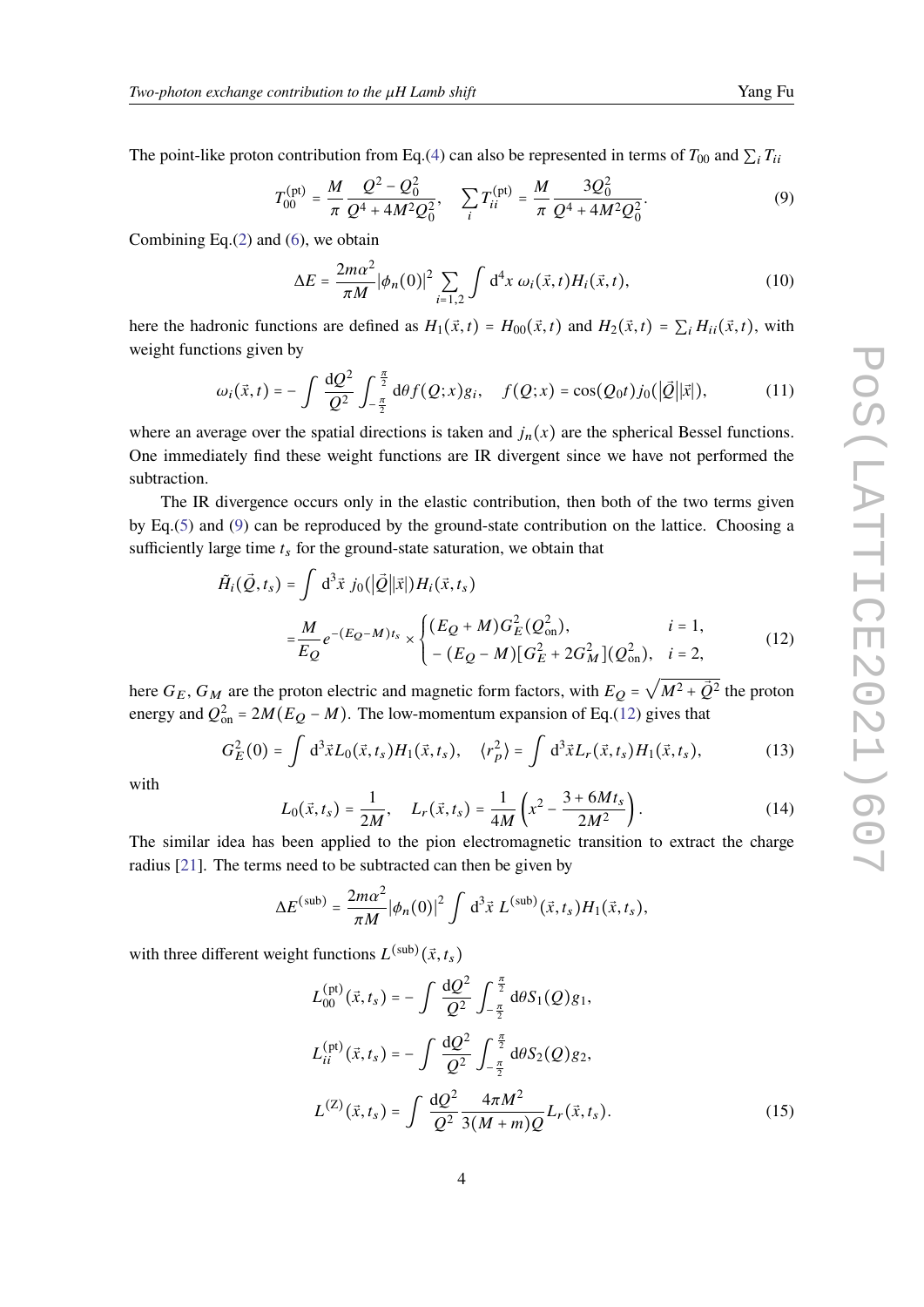here

$$
S_1(Q) = 8\pi M T_{00}^{(\text{pt})} L_0(\vec{x}, t_s) = \frac{4M(Q^2 - Q_0^2)}{Q^4 + 4M^2Q_0^2}, \quad S_2(Q) = 8\pi M \sum_{i} T_{ii}^{(\text{pt})} L_0(\vec{x}, t_s) = \frac{12MQ_0^2}{Q^4 + 4M^2Q_0^2}.
$$
 (16)

The subtraction of the hadronic matrix elements has therefore been transferred to the subtraction of weight functions, which facilitates the lattice QCD calculation.

We further adopt the infinite-volume reconstruction (IVR) method [\[22\]](#page-10-0), which is developed to remove all the power-law finite-volume effects in the QED self-energy [\[23\]](#page-10-1). This method has been successfully applied to the lattice study of double beta decays [\[24\]](#page-10-2), rare decays [\[25\]](#page-10-3) and the leptonic decays [\[26,](#page-10-4) [27\]](#page-10-5). In the work, the IVR method plays a crucial role in the removal of the infrared divergence. In practise, the time integral in Eq.[\(2\)](#page-2-2) is split into the range of  $|t| < t_s$  and  $|t| > t_s$ 

<span id="page-4-0"></span>
$$
T_{\mu\nu} = \frac{1}{8\pi M} \Bigg[ \int_{|t| < t_s} d^4x \ f(Q; x) H_{\mu\nu}(\vec{x}, t) + \int d^3\vec{x} \ S(Q; \vec{x}, t_s) H_{\mu\nu}(\vec{x}, t_s) \Bigg], \tag{17}
$$

with

$$
S(Q; \vec{x}, t_s) = 2 \int \frac{d^3 \vec{Q}}{(2\pi)^3} e^{i\vec{Q} \cdot \vec{x}} \int_{t_s}^{\infty} dt \ e^{-(E_Q - M)(t - t_s)} \int d^3 \vec{x}' e^{-i\vec{Q} \cdot \vec{x}'} f(Q; x)
$$
  
= 
$$
\frac{4MQ^2}{Q^4 + 4M^2 Q_0^2} A(Q; t_s) j_0(|\vec{Q}||\vec{x}|),
$$
 (18)

here

$$
A(Q; t_s) = A_c(Q)\cos(Q_0t_s) - A_s(Q)\sin(Q_0t_s), \qquad (19)
$$

and the auxiliary functions are

$$
A_c(Q) = \sqrt{\frac{1}{4} + \tau_p \cos^2 \theta} + \frac{1}{2} - \sin^2 \theta, \quad A_s(Q) = \frac{\sin \theta}{\sqrt{\tau_p}} \left( \sqrt{\frac{1}{4} + \tau_p \cos^2 \theta} + \frac{1}{2} + \tau_p \right). \tag{20}
$$

with  $\tau_p = Q^2/(4M^2)$  and the angle  $\theta$  defined in Eq.[\(8\)](#page-2-5). Correspondingly, the time integral in  $\Delta E$ can be also split into

$$
\Delta E_{|t| < t_s} = \frac{2m\alpha^2}{\pi M} |\phi_n(0)|^2 \sum_{i=1,2} \int_{|t| < t_s} d^4 x \, \omega_i(\vec{x}, t) H_i(\vec{x}, t),
$$
\n
$$
\Delta E_{|t| > t_s} = \frac{2m\alpha^2}{\pi M} |\phi_n(0)|^2 \sum_{i=1,2} \int d^3 \vec{x} \, L_i(\vec{x}, t_s) H_i(\vec{x}, t_s), \tag{21}
$$

here the weight functions  $L_i(\vec{x}, t_s)$  are given by

<span id="page-4-1"></span>
$$
L_i(\vec{x}, t_s) = -\int \frac{\mathrm{d}Q^2}{Q^2} \int_{-\frac{\pi}{2}}^{\frac{\pi}{2}} \mathrm{d}\theta S(Q; \vec{x}, t_s) g_i. \tag{22}
$$

Currently both two types of weight functions  $\omega_i(\vec{x}, t)$  and  $L_i(\vec{x}, t_s)$  are IR divergent, but the subtraction is only performed to the latter. Considering that the  $\Delta E$  should be finite, these weight functions will still be IR divergent even after performing the subtraction. The hadronic functions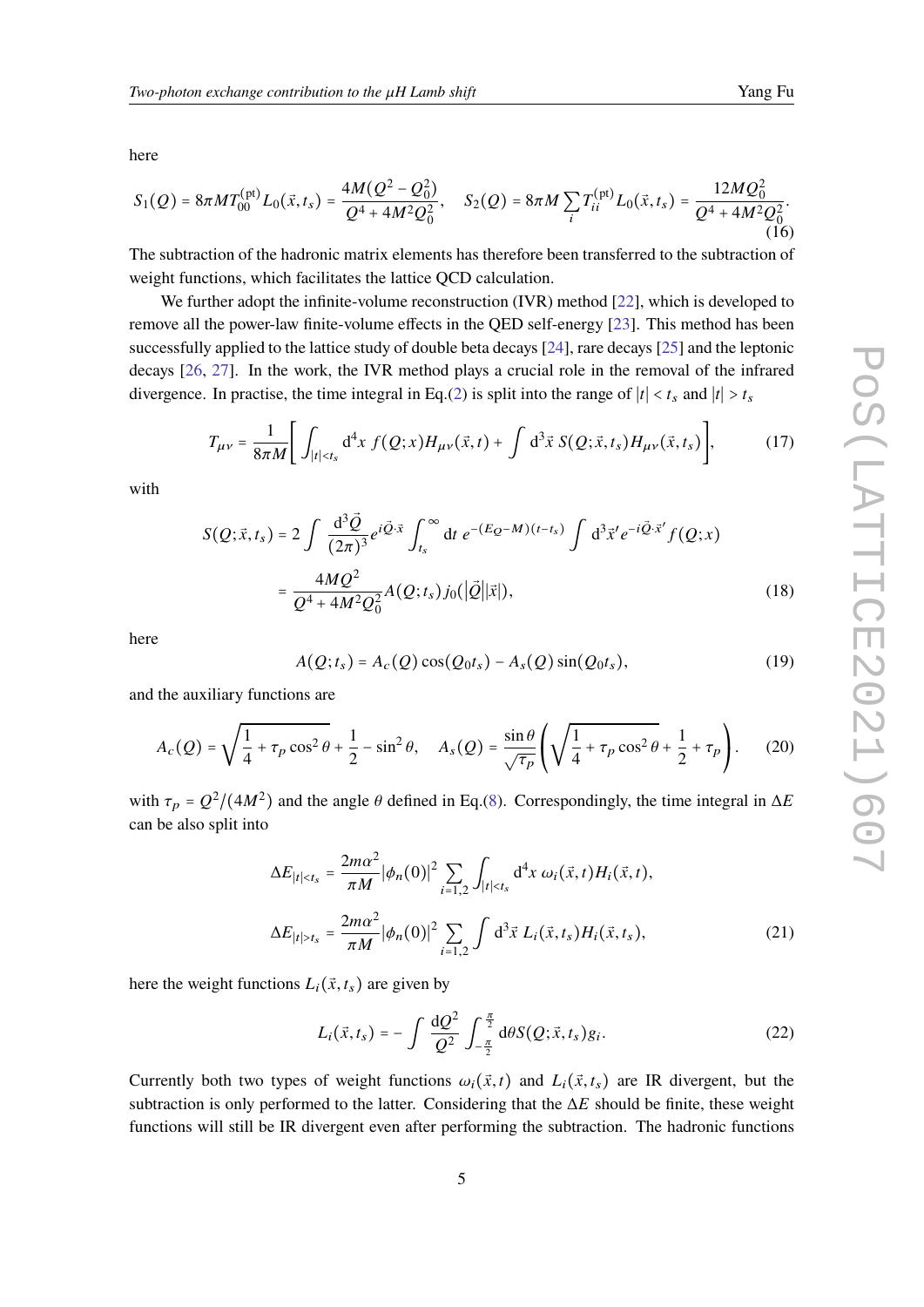from  $|t| < t_s$  and  $|t| > t_s$ , however, can be constrained by the low-energy expansion (LEX) of the VVCS tensor, thus are not completely unrelated. The LEX of  $T_{\mu\nu}$  gives [\[28\]](#page-10-6)

$$
T_{\mu\nu}(Q) = T_{\mu\nu}^{\text{Born}}(Q) + \mathcal{O}(Q^2),\tag{23}
$$

where the Born terms are standard  $[8, 14, 28]$  $[8, 14, 28]$  $[8, 14, 28]$  $[8, 14, 28]$  $[8, 14, 28]$ . Comparing this LEX with Eq.[\(12\)](#page-3-1) and [\(17\)](#page-4-0) in the low- $O$  limit, we find that

$$
\frac{1}{8\pi M} \int_{|t| < t_s} \mathrm{d}^4 x \big[ H_i(\vec{x}, t) - H_i(\vec{x}, t_s) \big] = \begin{cases} 0, & i = 1, \\ \frac{3}{4\pi M}, & i = 2. \end{cases} \tag{24}
$$

This relation ensures that the IR divergence of  $\omega_i(\vec{x}, t)$  and  $L_i(\vec{x}, t_s)$  can be exactly canceled out. We modify these weight functions to

<span id="page-5-0"></span>
$$
\omega_i(\vec{x},t) = -\int \frac{\mathrm{d}Q^2}{Q^2} \int_{-\frac{\pi}{2}}^{\frac{\pi}{2}} \mathrm{d}\theta [f(Q;x) - 1] g_i, \tag{25}
$$

and

$$
L_i(\vec{x}, t_s) = -\int \frac{\mathrm{d}Q^2}{Q^2} \int_{-\frac{\pi}{2}}^{\frac{\pi}{2}} \mathrm{d}\theta \big[ S(Q; \vec{x}, t_s) + 2t_s \big] g_i, \tag{26}
$$

which does not change the contribution from temporal component  $T_{00}$ , but does remove a term of  $3/(4\pi M)$  from the spatial component  $\sum_i T_{ii}$  hence needs to be added back. Such term can be directly combined with the subtraction of  $\sum_i T_{ii}^{(\text{pt})}$  defined in Eq.[\(9\)](#page-3-0) and leaves a term of  $\frac{3}{4\pi M} \left( \frac{Q^4}{Q^4 - 4M} \right)$  $\frac{Q}{Q^4 - 4M^2v^2}$ which contributes a finite –0.60  $\mu$ eV to the total TPE energy shift. Finally, after performing the subtraction of remaining contribution from  $L_{00}^{(\text{pt})}(\vec{x}, t_s)$  and  $L^{(Z)}(\vec{x}, t_s)$ , we obtain that

<span id="page-5-1"></span>
$$
L_i(\vec{x}, t_s) = -\int \frac{\mathrm{d}Q^2}{Q^2} \Bigg\{ \int_{-\frac{\pi}{2}}^{\frac{\pi}{2}} \mathrm{d}\theta \Big( [S - S_1](Q; \vec{x}, t_s) + 2t_s \Big) g_i + \frac{4\pi M^2}{3(M+m)Q} L_r(\vec{x}, t_s) \delta_{i,1} \Bigg\}, \quad (27)
$$

with  $S_1(Q; \vec{x}, t_s) = S_1(Q)$ . Here a trivial subtraction is also applied to  $L_2(\vec{x}, t_s)$  to make it IR finite, since Eq.[\(12\)](#page-3-1) shows that  $\int d^3 \vec{x} H_2(\vec{x}, t_s) = 0$ .

#### **4. Optimized subtraction scheme**

Eq.[\(21\)](#page-4-1) along with the weight functions given by Eq.[\(25\)](#page-5-0) and [\(27\)](#page-5-1) provides a direct way to calculate the TPE contribution using hadronic functions  $H_i(\vec{x}, t)$  as input, but it suffers from both the finite-volume effects and the signal-to-noise problem in a realistic lattice QCD calculation, due to the fact that  $L_1(\vec{x}, t_s)$  increases rapidly as the spatial distance  $|\vec{x}|$  increases. However, not all the contributions from  $L_1(\vec{x}, t_s)$  need to be determined on the lattice. Inspired by Eq.[\(1\)](#page-1-1), We can divide the  $\Delta E$  into

$$
\Delta E = -0.60 \,\mu\text{eV} + c_0 + c_r \langle r_p^2 \rangle + \Delta E^{\text{(lat)}},\tag{28}
$$

by splitting the weight function  $L_1(\vec{x}, t_s)$ 

$$
L_1(\vec{x}, t_s) = \bar{c}_0 L_0(\vec{x}, t_s) + \bar{c}_r L_r(\vec{x}, t_s) + L_1^{(r)}(\vec{x}, t_s),
$$
\n(29)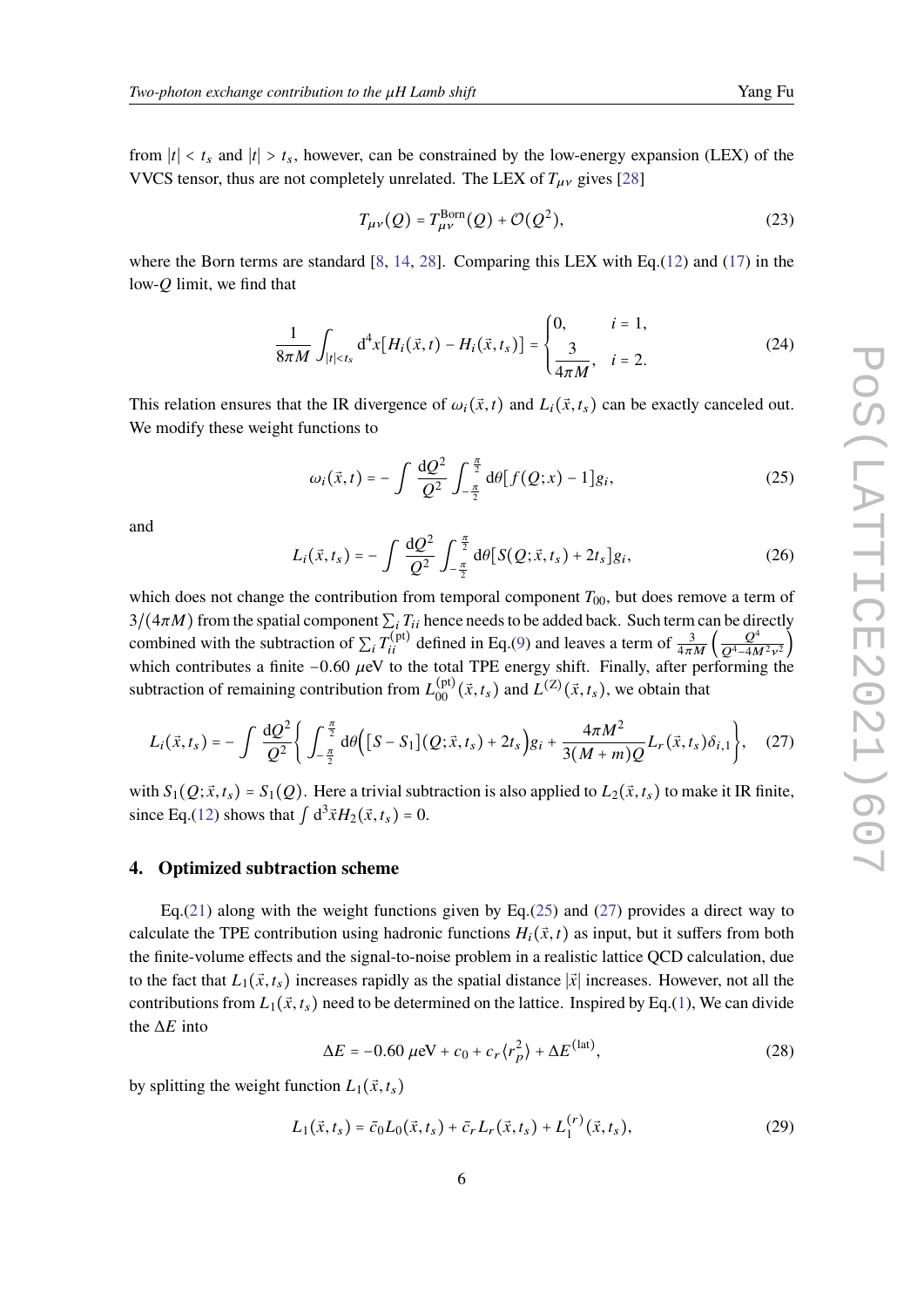with  $\bar{c} = c / (\frac{2m\alpha^2}{\pi M} |\phi_n(0)|^2)$ . As a result, only the  $\Delta E^{(\text{lat})}$  need to be calculated on the lattice using the reduced weight function  $L_1^{(r)}(\vec{x}, t_s)$  along with other three weight functions. The choice of two coefficients  $c_0$  and  $c_r$  can be viewed as a subtraction scheme. We choose them by minimizing the following integral

$$
\int_{R_{\min}}^{R_{\max}} dx \, 4\pi x^2 [L_1(x, t_s) - \bar{c}_0 L_0(x, t_s) - \bar{c}_r L_r(x, t_s)]^2.
$$
 (30)

<span id="page-6-0"></span>with sufficiently large  $t_s$  for ground state saturation, as well as the range  $R_{\text{min}}$  to  $R_{\text{max}}$  dominants the contribution of the integral. In this way, the long-distance contribution can be almost completely represented by the charge conservation and charge radius terms, which eliminates the need for lattice data as input.



**Figure 2:** The integrand  $4\pi |\vec{x}|^2 L_1(\vec{x}, t_s) H_1(\vec{x}, t_s)$  as a function of  $|\vec{x}|$  estimated by the dipole form factor.

We set  $t_s = 1$  fm for the ground-state saturation, as a result the hadronic function  $H_1(\vec{x}, t_s)$ can be estimated by the proton form factor. By using a dipole functional form  $G_E(Q^2)$  = can be estimated by the proton form factor. By using a upone functional form  $G_E(Q)$  –<br> $1/(1 + Q^2 \langle r_p^2 \rangle / 12)^2$  with  $\sqrt{\langle r_p^2 \rangle} = 0.85$  fm for the form factor, the result of the integrand  $4\pi |\vec{x}|^2 L_1(\vec{x}, t_s) H_1(\vec{x}, t_s)$  as a function of  $|\vec{x}|$  is shown in Fig. [2.](#page-6-0) We find that the contribution of this integral mainly comes from the range of 1−3 fm, while the saturation occurs at around 5 fm, which requires a large spatial volume  $L \approx 10$  fm. We thus set  $R_{\text{min}}$  and  $R_{\text{max}}$  as 1 fm and 3 fm. With these parameters, the coefficients can be obtained as  $c_0 = -0.17 \mu\text{eV}$  and  $c_r = -93.72 \mu\text{eV}/\text{fm}^2$ . As shown in Fig. [2,](#page-6-0) we now find the saturation for  $L_1^{(r)}(\vec{x}, t_s)$  term occurs at around 2.5 fm, which means the long-distance contribution is significantly reduced compared to the original  $L_1(\vec{x}, t_s)$ term. Finally, the TPE correction to the  $2S - 2P \mu H$  Lamb shift is given by

$$
\Delta E_{\text{TPE}} = 0.77 \ \mu\text{eV} + 93.72 \ \mu\text{eV/fm}^2 \langle r_p^2 \rangle - \Delta E^{\text{(lat)}}. \tag{31}
$$

Here a minus sign is added due to the TPE correction is only applied to the  $nS$ -state.

## **5. Numerical result**

In this exploratory study, we have used a single gauge ensemble at physical point  $m_{\pi} = 142$ MeV, generated by the RBC and UKQCD Collaborations using  $2 + 1$ -flavor domain wall fermion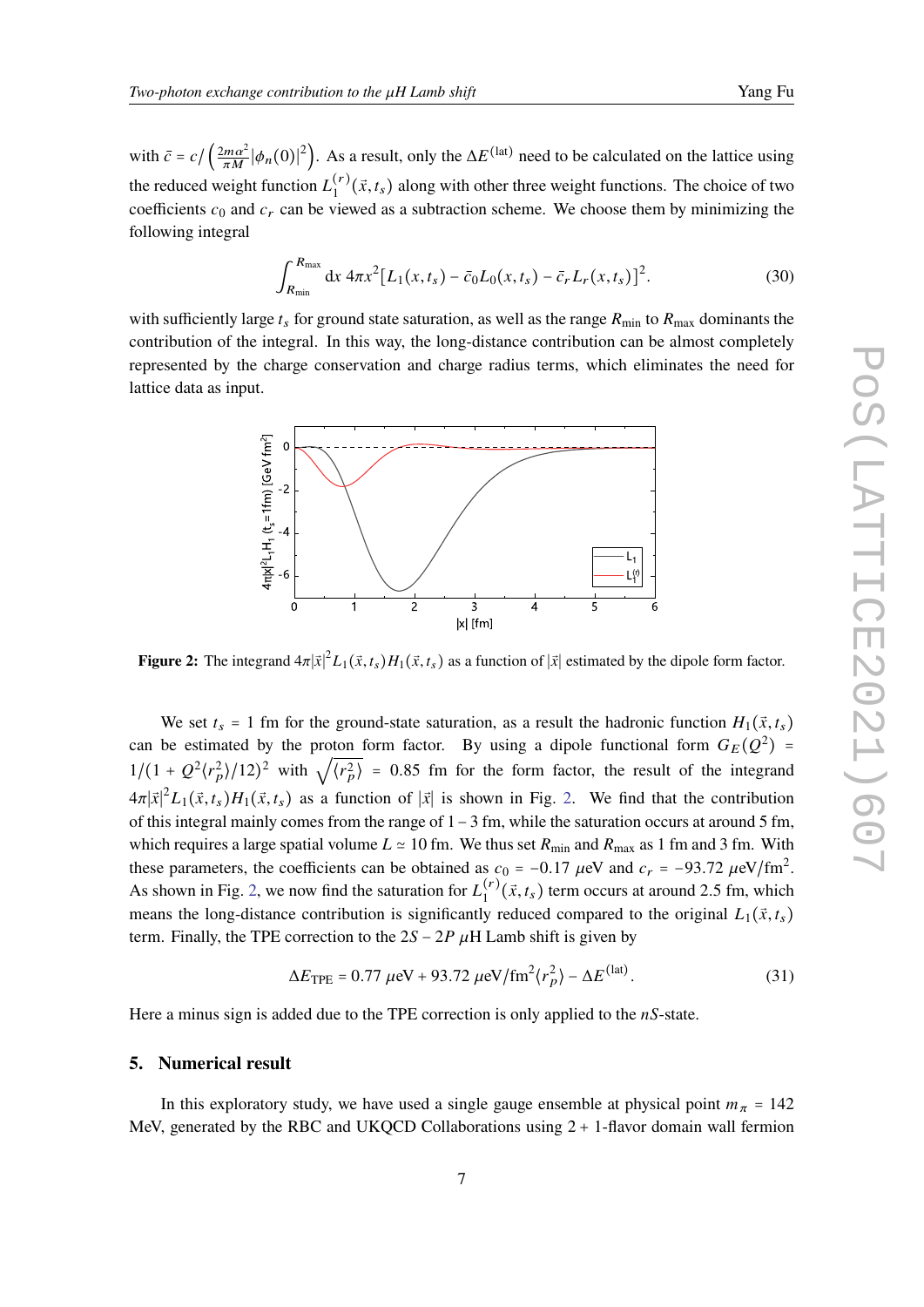[\[29\]](#page-10-7). The corresponding parameters are listed in Table [1.](#page-7-0) We calculate the four-point correlation function  $\sum_{\vec{x}_f, \vec{x}_i} \mathcal{P}(\psi_p(\vec{x}_f, t_f) j_\mu(x) j_\nu(y) \psi_p^\dagger(\vec{x}_i, t_i) )$  using the field sparsening technique [\[30,](#page-10-8) [31\]](#page-10-9), with the projection matrix  $\mathcal{P} = (1 + \gamma_0)/2$  and the time slices chosen as  $t_i = \min\{t_x, t_y\} - \Delta t$ ,  $t_f = \max\{t_x, t_y\} + \Delta t$ . The  $\Delta t$  should be sufficiently large for the proton ground-state saturation, but as the  $\Delta t$  increases, the signal-to-noise problem will also be dramatically enhanced. In this exploratory study,  $\Delta t$  is chosen to be 2a = 0.39 fm. There are five types of contractions for the TPE diagrams as shown in Fig. [3.](#page-7-1) The first two are quark connected diagrams, while the last three are quark disconnected diagrams. Type IV and Type V are neglected in this work since they vanish in the flavor SU(3) limit. We use the gauge configurations with sufficiently long separation, i.e., each separated by at least 10 trajectories.

|     | Ensemble $m_{\pi}$ [MeV] L T a [fm] $N_{\text{conf}}$ $\Delta t/a$ |  |  |  |
|-----|--------------------------------------------------------------------|--|--|--|
| 24D | 142 24 64 0.1944 131 2                                             |  |  |  |

<span id="page-7-0"></span>**Table 1:** Ensemble used in this work. We list the pion mass  $m_{\pi}$ , the spatial and temporal extents, L and T, the lattice spacing a, the number of configurations used  $N_{\text{conf}}$ , and the time-separation  $\Delta t$  used for the ground-state saturation.

<span id="page-7-1"></span>

**Figure 3:** Five types of quark contractions for TPE diagrams. The blob denotes a proton state. Type I: two currents on the same quark line. Type II: two currents on different quark lines. Type III, IV, V: quark disconnected diagrams. The last two types are neglected in this work.

In practice, the integral in Eq.[\(21\)](#page-4-1) can be performed within a range of  $|\vec{x}| < R$  for any choice of time  $t_s$ . Here we take  $t_s = 4a = 0.79$  fm as an example. As shown in the left panel of Fig. [4,](#page-8-6) all four terms in the integral is saturated at large  $R$  for both connected and disconnected contributions. This indicates the finite-volume effects are well under control in our calculation.

The results of  $\Delta E^{(\text{lat})}$  as a function of  $t_s$  are shown in the right panel of Fig. [4.](#page-8-6) We find a plateau starting from  $t_s = 4a = 0.79$  fm. The results are in good agreement with results from data-driven analysis and one magnitude smaller compared to the large  $~\sim$  300  $\mu$ eV discrepancy for the proton radius puzzle.

The systematic error of our result should mainly come from the excited-states contamination and the lattice discretization error, which requires results from multiple choices of  $\Delta t$  and lattice spacing  $a$ . Further calculations and analyses are in progress.

### **6. Conclusion**

We have developed a method to calculate the two-photon exchange correction to the muonichydrogen Lamb shift using lattice QCD. We also find that the long-distance contribution can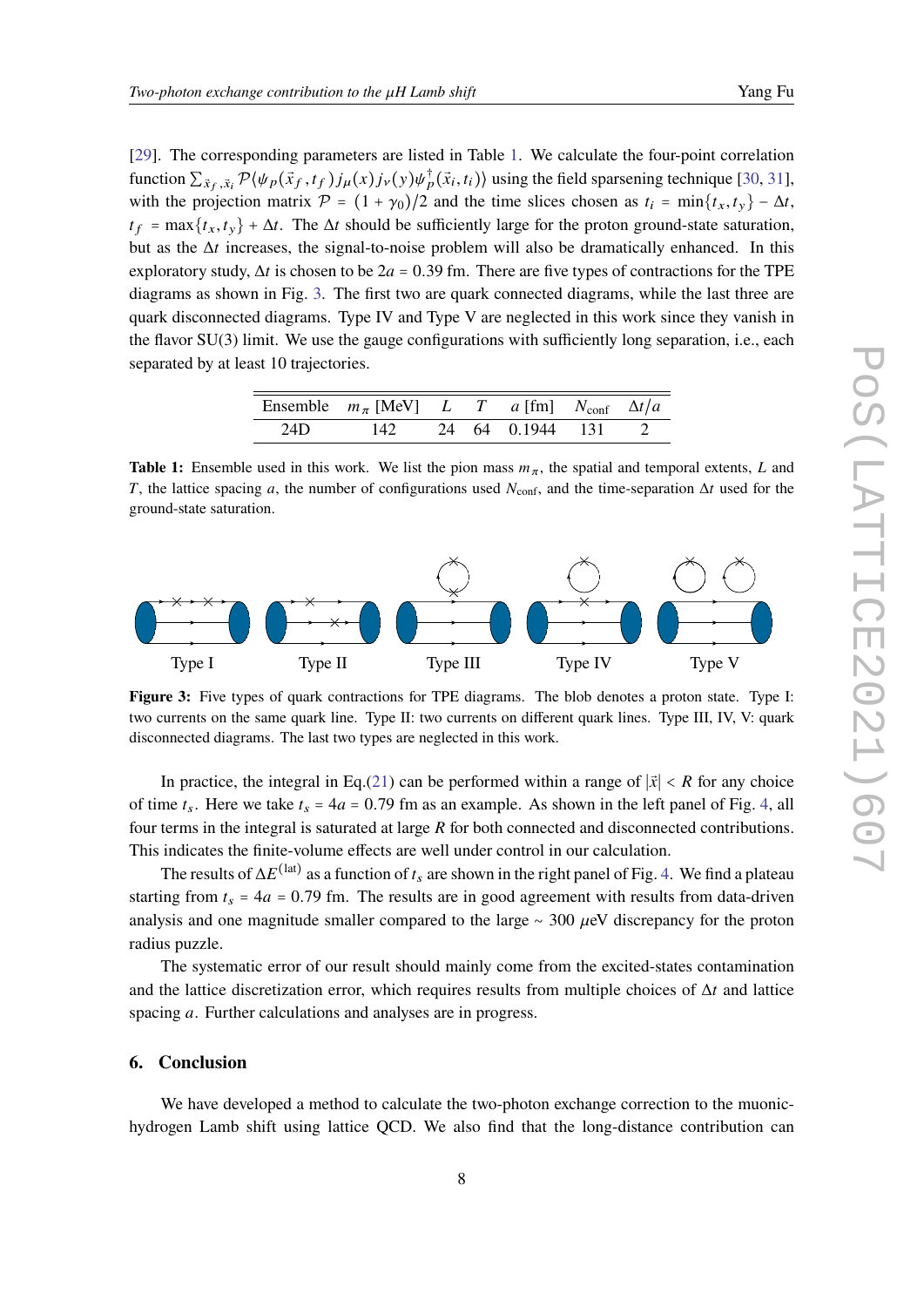<span id="page-8-6"></span>

**Figure 4:** Left:  $\Delta E^{(\text{lat})}$  as a function of the integral range R at  $t_s = 4a$ . Results from different terms have been slightly shifted for clarity. Right:  $\Delta E^{(\text{lat})}$  as a function of  $t_s$ . For both left and right figure, the upper and lower panels show the results for the connected and disconnected contribution, respectively.

be reduced by adopting an optimized subtraction scheme, hence both the finite-volume effects and nucleon signal-to-noise problem are suppressed. A preliminary result at  $m_{\pi}$  = 142 MeV is presented here and it demonstrates the feasibility of our method.

This method can also be extended to other higher-order corrections, including the TPE corrections to other processes such as hyperfine splitting and electron-proton scattering. In a foreseeable future, lattice QCD should be able to give very precise calculations for these quantities, which is crucial for a better understanding and precise measurement of the nucleon internal structure.

## **References**

- <span id="page-8-0"></span>[1] R. Pohl et al., *The size of the proton*, *Nature* **466** [\(2010\) 213.](https://doi.org/10.1038/nature09250)
- <span id="page-8-1"></span>[2] A. Antognini et al., *Proton Structure from the Measurement of* 2S − 2P Transition *Frequencies of Muonic Hydrogen*, *Science* **339** [\(2013\) 417.](https://doi.org/10.1126/science.1230016)
- <span id="page-8-2"></span>[3] A. Antognini, F. Kottmann, F. Biraben, P. Indelicato, F. Nez and R. Pohl, *Theory of the 2S-2P Lamb shift and 2S hyperfine splitting in muonic hydrogen*, *[Annals Phys.](https://doi.org/10.1016/j.aop.2012.12.003)* **331** (2013) [127](https://doi.org/10.1016/j.aop.2012.12.003) [[1208.2637](https://arxiv.org/abs/1208.2637)].
- <span id="page-8-3"></span>[4] M.N. Rosenbluth, *High Energy Elastic Scattering of Electrons on Protons*, *[Phys. Rev.](https://doi.org/10.1103/PhysRev.79.615)* **79** [\(1950\) 615.](https://doi.org/10.1103/PhysRev.79.615)
- <span id="page-8-4"></span>[5] JEFFERSON LAB HALL A collaboration,  $G(E(p))/G(M(p))$  ratio by polarization transfer in *polarized e p —*> *e polarized p*, *[Phys. Rev. Lett.](https://doi.org/10.1103/PhysRevLett.84.1398)* **84** (2000) 1398 [[nucl-ex/9910005](https://arxiv.org/abs/nucl-ex/9910005)].
- <span id="page-8-5"></span>[6] K. Pachucki, *Proton structure effects in muonic hydrogen*, *[Phys. Rev. A](https://doi.org/10.1103/PhysRevA.60.3593)* **60** (1999) 3593 [[physics/9906002](https://arxiv.org/abs/physics/9906002)].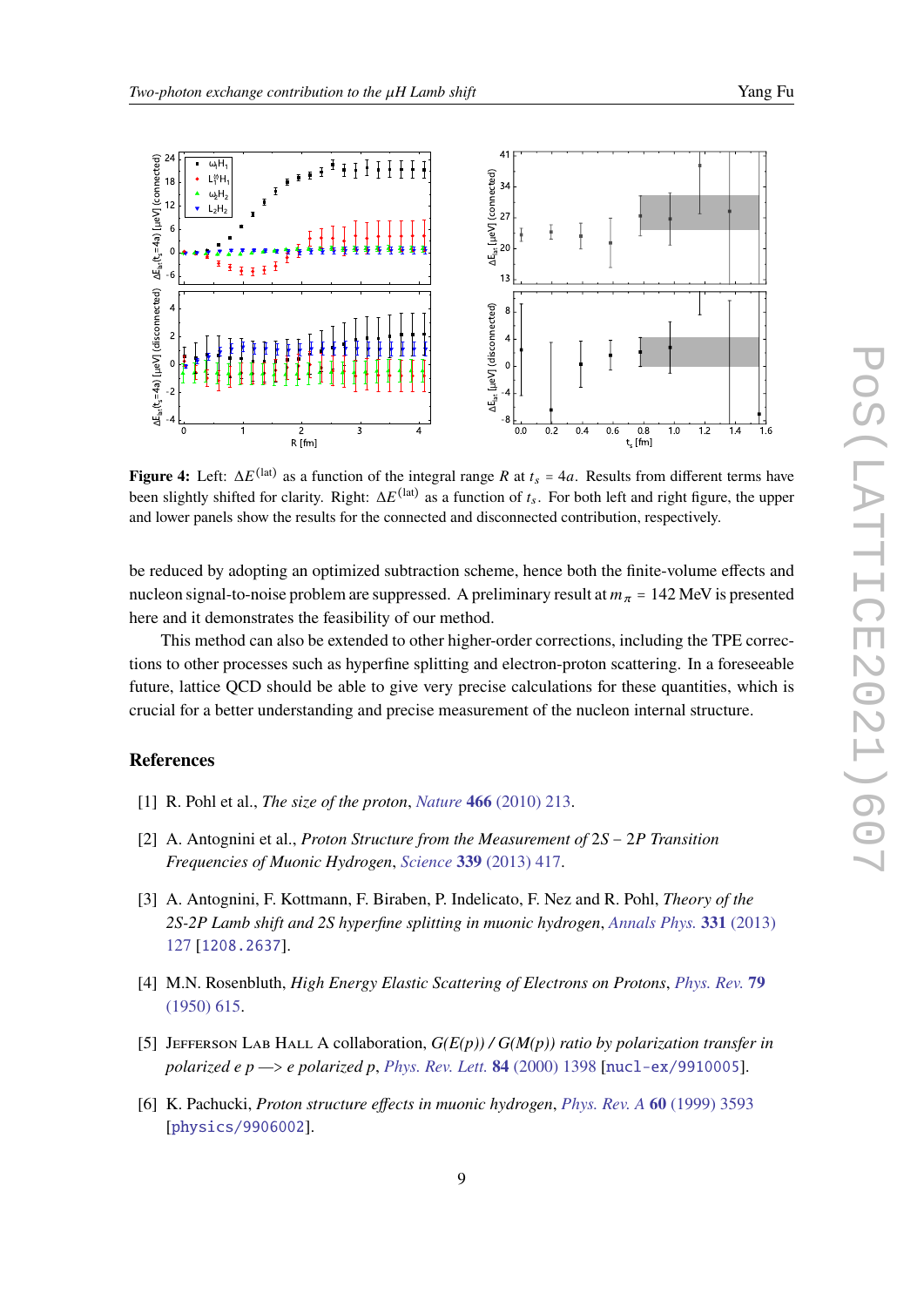- [7] A.P. Martynenko, *Proton polarizability effect in the Lamb shift of the hydrogen atom*, *[Phys.](https://doi.org/10.1134/S1063778806080072) [Atom. Nucl.](https://doi.org/10.1134/S1063778806080072)* **69** (2006) 1309 [[hep-ph/0509236](https://arxiv.org/abs/hep-ph/0509236)].
- <span id="page-9-8"></span>[8] C.E. Carlson and M. Vanderhaeghen, *Higher order proton structure corrections to the Lamb shift in muonic hydrogen*, *[Phys. Rev. A](https://doi.org/10.1103/PhysRevA.84.020102)* **84** (2011) 020102 [[1101.5965](https://arxiv.org/abs/1101.5965)].
- [9] M. Gorchtein, F.J. Llanes-Estrada and A.P. Szczepaniak, *Muonic-hydrogen Lamb shift: Dispersing the nucleon-excitation uncertainty with a finite-energy sum rule*, *[Phys. Rev. A](https://doi.org/10.1103/PhysRevA.87.052501)* **87** [\(2013\) 052501](https://doi.org/10.1103/PhysRevA.87.052501) [[1302.2807](https://arxiv.org/abs/1302.2807)].
- <span id="page-9-0"></span>[10] O. Tomalak, *Two-Photon Exchange Correction to the Lamb Shift and Hyperfine Splitting of S Levels*, *[Eur. Phys. J. A](https://doi.org/10.1140/epja/i2019-12743-1)* **55** (2019) 64 [[1808.09204](https://arxiv.org/abs/1808.09204)].
- <span id="page-9-1"></span>[11] J.M. Alarcon, V. Lensky and V. Pascalutsa, *Chiral perturbation theory of muonic hydrogen Lamb shift: polarizability contribution*, *[Eur. Phys. J. C](https://doi.org/10.1140/epjc/s10052-014-2852-0)* **74** (2014) 2852 [[1312.1219](https://arxiv.org/abs/1312.1219)].
- <span id="page-9-2"></span>[12] J.M. Alarcón, F. Hagelstein, V. Lensky and V. Pascalutsa, *Forward doubly-virtual Compton scattering off the nucleon in chiral perturbation theory: the subtraction function and moments of unpolarized structure functions*, *[Phys. Rev. D](https://doi.org/10.1103/PhysRevD.102.014006)* **102** (2020) 014006 [[2005.09518](https://arxiv.org/abs/2005.09518)].
- <span id="page-9-3"></span>[13] D. Nevado and A. Pineda, *Forward virtual Compton scattering and the Lamb shift in chiral perturbation theory*, *[Phys. Rev. C](https://doi.org/10.1103/PhysRevC.77.035202)* **77** (2008) 035202 [[0712.1294](https://arxiv.org/abs/0712.1294)].
- <span id="page-9-9"></span>[14] M.C. Birse and J.A. McGovern, *Proton polarisability contribution to the Lamb shift in muonic hydrogen at fourth order in chiral perturbation theory*, *[Eur. Phys. J. A](https://doi.org/10.1140/epja/i2012-12120-8)* **48** (2012) 120 [[1206.3030](https://arxiv.org/abs/1206.3030)].
- <span id="page-9-4"></span>[15] C. Peset and A. Pineda, *The Lamb shift in muonic hydrogen and the proton radius from effective field theories*, *[Eur. Phys. J. A](https://doi.org/10.1140/epja/i2015-15156-2)* **51** (2015) 156 [[1508.01948](https://arxiv.org/abs/1508.01948)].
- <span id="page-9-5"></span>[16] R.J. Hill and G. Paz, *Model independent analysis of proton structure for hydrogenic bound states*, *[Phys. Rev. Lett.](https://doi.org/10.1103/PhysRevLett.107.160402)* **107** (2011) 160402 [[1103.4617](https://arxiv.org/abs/1103.4617)].
- <span id="page-9-6"></span>[17] R.J. Hill and G. Paz, *Nucleon spin-averaged forward virtual Compton tensor at large*  $Q^2$ , *[Phys. Rev. D](https://doi.org/10.1103/PhysRevD.95.094017)* **95** (2017) 094017 [[1611.09917](https://arxiv.org/abs/1611.09917)].
- <span id="page-9-7"></span>[18] V. Pauk, C.E. Carlson and M. Vanderhaeghen, *Low-energy doubly virtual Compton scattering from dilepton electroproduction on a nucleon*, *[Phys. Rev. C](https://doi.org/10.1103/PhysRevC.102.035201)* **102** (2020) 035201 [[2001.10626](https://arxiv.org/abs/2001.10626)].
- <span id="page-9-10"></span>[19] K.U. Can et al., *Lattice QCD evaluation of the Compton amplitude employing the Feynman-Hellmann theorem*, *[Phys. Rev. D](https://doi.org/10.1103/PhysRevD.102.114505)* **102** (2020) 114505 [[2007.01523](https://arxiv.org/abs/2007.01523)].
- <span id="page-9-11"></span>[20] F. Hagelstein and V. Pascalutsa, *The subtraction contribution to muonic-hydrogen Lamb shift: a point for lattice QCD calculation of polarizability effect*, [2010.11898](https://arxiv.org/abs/2010.11898).
- <span id="page-9-12"></span>[21] X. Feng, Y. Fu and L.-C. Jin, *Lattice QCD calculation of the pion charge radius using a model-independent method*, *[Phys. Rev. D](https://doi.org/10.1103/PhysRevD.101.051502)* **101** (2020) 051502 [[1911.04064](https://arxiv.org/abs/1911.04064)].